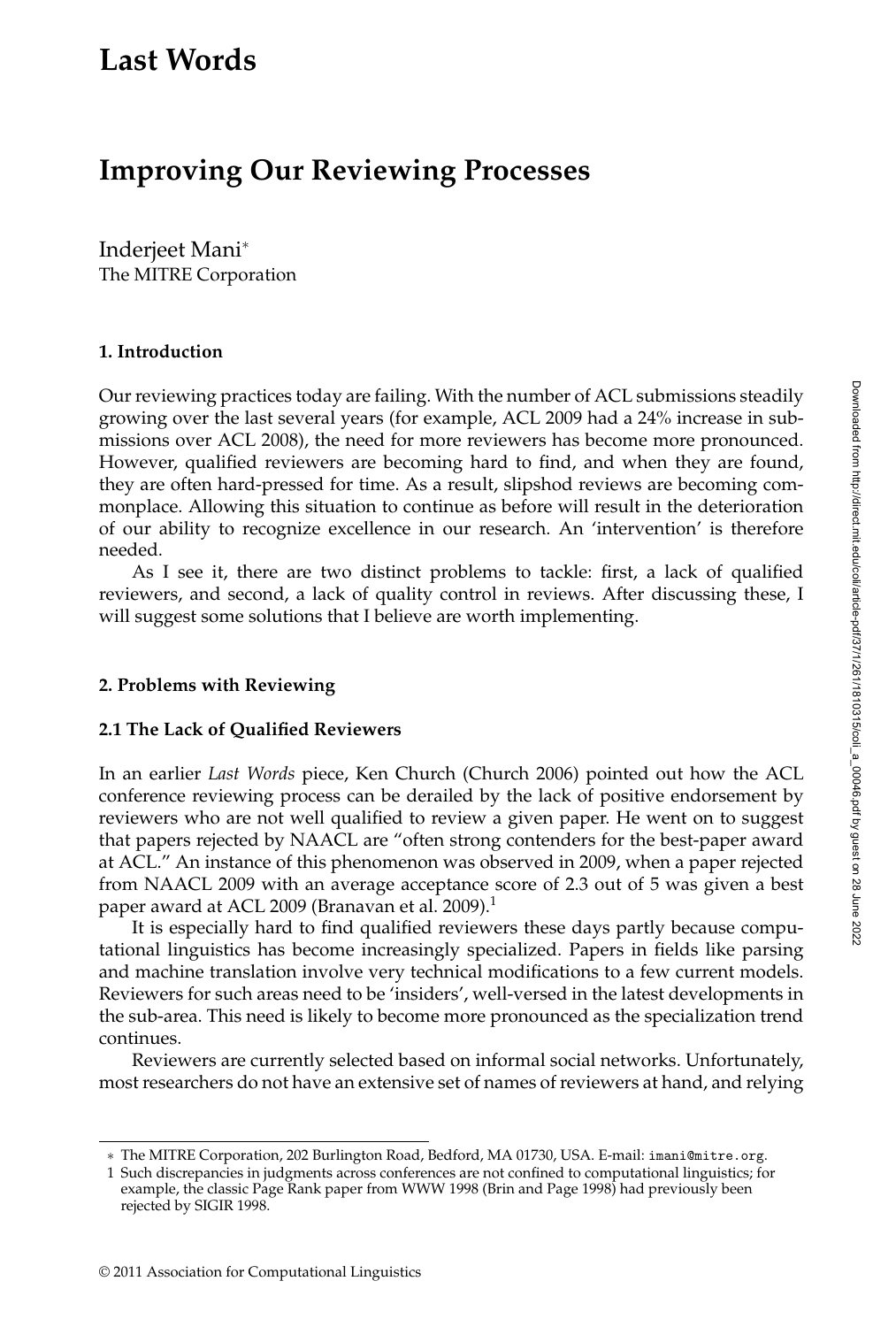on personal connections (not to mention memories of reviewers' prior performance) is limiting and could bias the selection of reviewers to those who share a particular point-of-view. This lack of information as to whom to contact can result in woefully inappropriate selections of reviewers.

# **2.2 The Lack of Quality Control**

Even when qualified reviewers can be found, reviews are often hurried. At the 2009 ACL Business Meeting, Ido Dagan pointed to the growing dissatisfaction with the quality of conference reviewing, adding that the problems seemed to be exacerbated by increasing the number of reviewers. The lack of quality is in part due to the large number of conferences that compete for the reviewer's time. As Fortnow (2009) observes, in the case of computer science conferences the intensive time commitment required for reviewing makes it less likely that more experienced researchers will sign on as reviewers. Such hurried reviewing and decision-making can result in a preference for safe, more incremental papers rather than those that develop new models and research directions (Fortnow 2009).

## **3. Finding Qualified Reviewers: An ACL Reviewer Database**

To encourage better selection of reviewers, improved information management is needed in terms of keeping track of reviewer background and areas of expertise. This goal can be achieved by maintaining an *ACL database of reviewer profiles* that is accessible to the public, as a resource for use in selecting reviewers. It would work as follows: Whenever reviews are produced in an ACL-related forum, the Program Chair or Editor would be responsible for updating the database (assisted in part by the conference or journal management software). S/he would record the reviewer's name and affiliation, the name and type of forum (conference, workshop, journal, etc.), its time and place, the number of papers reviewed, and the reviewer's areas of interest. To protect a reviewer's privacy, information as to which papers were assigned to the reviewer should not be revealed. Note that most conferences already publish a list of reviewers involved, so this is not a huge step beyond what is there today.

Once created, the ACL Reviewer Database would provide for easier selection of reviewers, and would allow a forum organizer or editor to determine, at least semiautomatically, categories of reviewers such as specialist/generalist, prolific/occasional, and skill level (e.g., journal paper vs. workshop reviewing, senior vs. extended program committee experience).

Many reviewers work extremely hard at their reviews. Being recognized as a well-respected reviewer is well worth striving for, and ideally, this reputation would be reflected in part by one's reviewing profile. Just as the impacts of journals and authors are measured based on citations, there is no reason why reviewers should not be assessed in terms of their impacts in guiding and encouraging computational linguistics. Specifically, the database can be used to track how many journal and conference articles a person has reviewed, and how many articles were submitted to those venues. A reviewer's impact factor can be computed by dividing the former by the latter, and including some normalization parameters (such as taking into account the level of publishing activity in the particular computational linguistics subfield).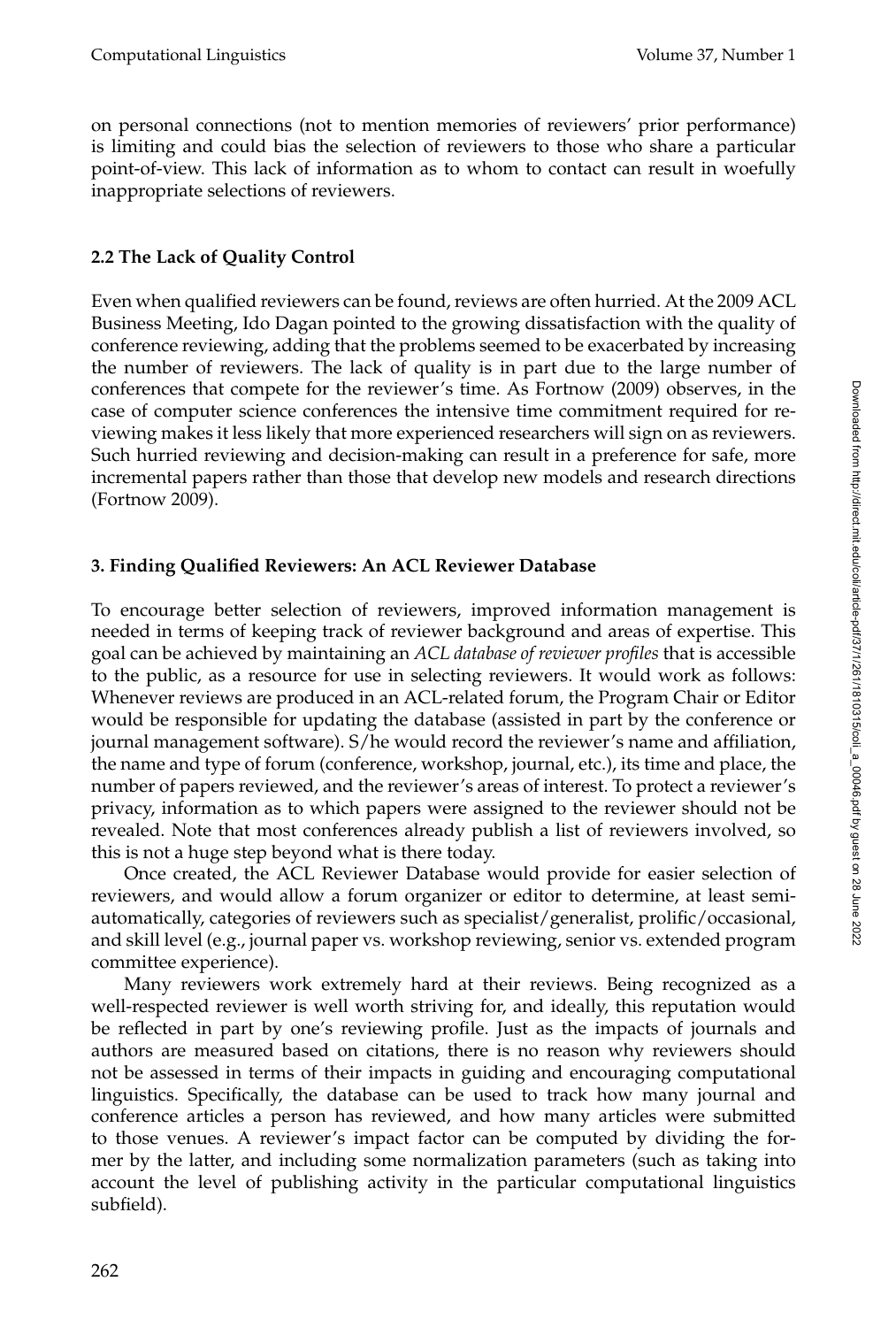# **4. Encouraging High-Quality Reviews**

## **4.1 Open Peer Review: Signing and Publication History**

Reviewers often get away with slipshod, low-quality reviews because they can hide under the cloak of anonymity. Other research communities have reduced the level of anonymity by using *open peer review*. In an open peer-review system, reviewers may sometimes become known to the paper authors, and in some instances, reviewers and the content of their reviews may become known to all the readers as well. Journals that have successfully deployed open peer-review include *Atmospheric Chemistry and Physics (ACP)*, <sup>2</sup> the *British Medical Journal (BMJ)*, <sup>3</sup> and all forty-one of the *Biomed Central (BMC)* medical journals.<sup>4</sup>

Open peer-review systems can differ in terms of reviewer transparency: Some venues (e.g., the *BMJ*, and *BMC* medical journals such as *BMC Cancer*) always require that reviews be *signed*, that is, visible to the author, whereas others do not (e.g., the ACP journal), or else they leave it up to the reviewer. Signed reviews can considerably raise the stakes on review quality: It is one thing to palm off a hurried review on a hapless author, quite another to be accountable in front of all one's colleagues for the poor quality of one's review. Although it is theoretically possible that signed reviews might be less frank, in order to avoid alienating particular authors, such a problem tends not to occur in practice. In the case of a randomized trial with medical articles in the *BMJ*, signing did not lower the review quality or recommendations (van Rooyen et al. 1999). Nor has the presence of signed reviews in journals that have used them led to a rise in litigation against those journals. Finally, many journals using signed reviews, such as *BMC Cancer*, continue to thrive and flourish.

Whereas the *BMJ* publishes only the final version of the paper, both the *BMC* medical journals and the *ACP* journal provide public access to the *publication history*, namely, all previous versions of the paper along with their reviews and author responses. $5 \text{ A}$ view of such a publication history can be extremely instructive to both prospective authors and reviewers. A further advantage of publication history is that prior submissions within the community can be tracked, providing a collective memory of reviewers' comments. That is far better than the situation today, where regular reviewers can often recall reviewing some version of a paper earlier for some other forum, but may not be able to recall the individual recommendations.

## **4.2 Reviewer Training**

Reviewing is one of the most important activities a researcher carries out, and yet no formal training is provided to reviewers. If we require high-quality reviews, we need to train reviewers as to the best practices in reviewing as carried out by a particular ACL-related forum. This could be organized as an on-line course specific to the journal or conference, which every reviewer for that forum should take. The course, even if

<sup>2</sup> http://www.atmos-chem-phys.net/volumes and issues.html.

<sup>3</sup> http://www.bmj.com/.

<sup>4</sup> http://www.biomedcentral.com/.

<sup>5</sup> For an example of an accepted paper with signed reviews and author comments, see www.biomedcentral.com/1471-2407/9/348/prepub. For an interesting discussion around a rejected paper, see the following ACP paper: http://preview.tinyurl.com/ycxq65e.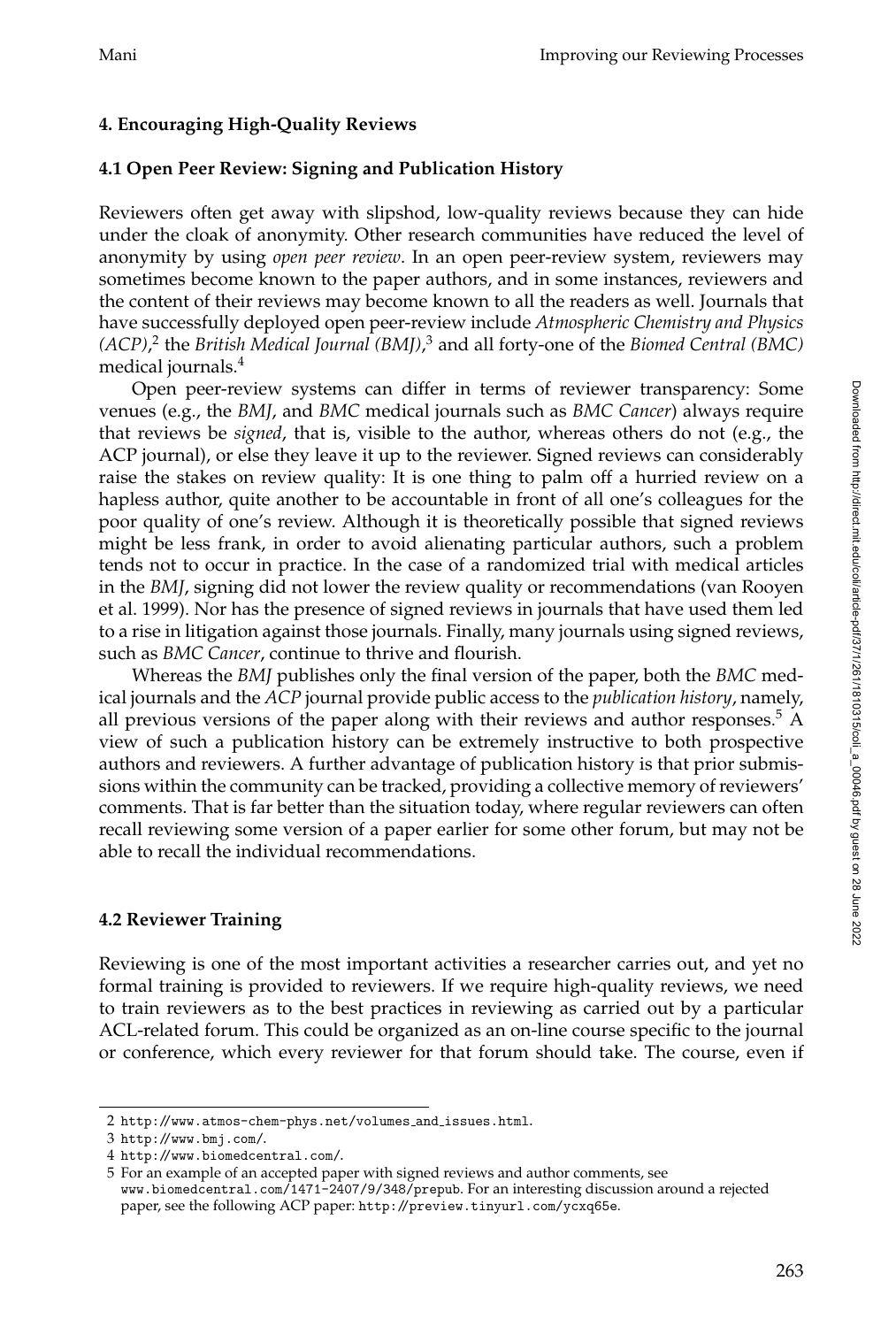involving only self-study, can be viewed as a more stringent requirement than simply being encouraged to read, as is customary today, the reviewing guidelines. Here, too, the conference or journal management software can check that the course has been completed within the last couple of years before allowing the reviewer to proceed. The course can be updated from time to time.

As an example, journals like the *BMJ* offer materials for training reviewers.<sup>6</sup> These materials include PowerPoint presentations on reviewing best practices ("What we know about peer review," "What editors want") and written exercises (reading and assessing three referee reports for a paper, and comparing the assessments with the editor's critique of those reports, as well as doing a practice review of a paper and comparing it with the published reviews). As shown in a *BMJ* study of the effectiveness of these materials (Schroter et al. 2004), trained reviewers detected significantly more major errors in papers than those who weren't trained.

For computational linguistics journals and conferences, it would be straightforward, under either an open peer review system and/or with permission of authors and reviewers, to collect published reviews of several articles and have potential reviewers go through a similar exercise to that provided by the *BMJ*. In particular, one could focus on practice reviews for a paper. In addition to such on-line courses, improved review quality can be engendered by discussion of reviewing methods in classroom settings, particularly in seminar courses where papers have to be read and jointly discussed.

# **5. Conclusions**

To discover qualified reviewers, I have suggested creating an ACL Reviewer Database. To improve review quality, I have advocated more use of open peer review, with review signing and/or maintaining a history of the publication of each article, as well as specific measures for improved reviewer training. These methods for improving review quality have become common practice in some other fields, and it is high time computational linguists started to explore them.

These improvements will require a higher degree of transparency than has been customary in computational linguistics reviewing, but this transparency will reap considerable benefits in further recognizing and promoting excellence in our research. It would therefore be worthwhile to initiate a discussion group or a workshop to plan a pilot that will try out some of these methods. Over time, it will also be useful to conduct studies of how effective these methods are.

## **Acknowledgments**

This research has been funded by the MITRE Innovation Program (Public Release Case Number 07-0862). I am grateful to Robert Dale for his in-depth comments.

### **References**

Branavan, S. R. K., Harr Chen, Luke Zettlemoyer, and Regina Barzilay. 2009. Reinforcement learning for mapping instructions to actions. *Proceedings of the Joint Conference of the 47th Annual Meeting of the ACL and the 4th International Joint Conference on Natural Language Processing of the AFNLP*, pages 82–90, Singapore, August 2–7.

Brin, Sergey and Lawrence Page. 1998. The anatomy of a large-scale hypertextual Web search engine. *Proceedings of the Seventh International Conference on the*

<sup>6</sup> http://resources.bmj.com/bmj/reviewers/training-materials.